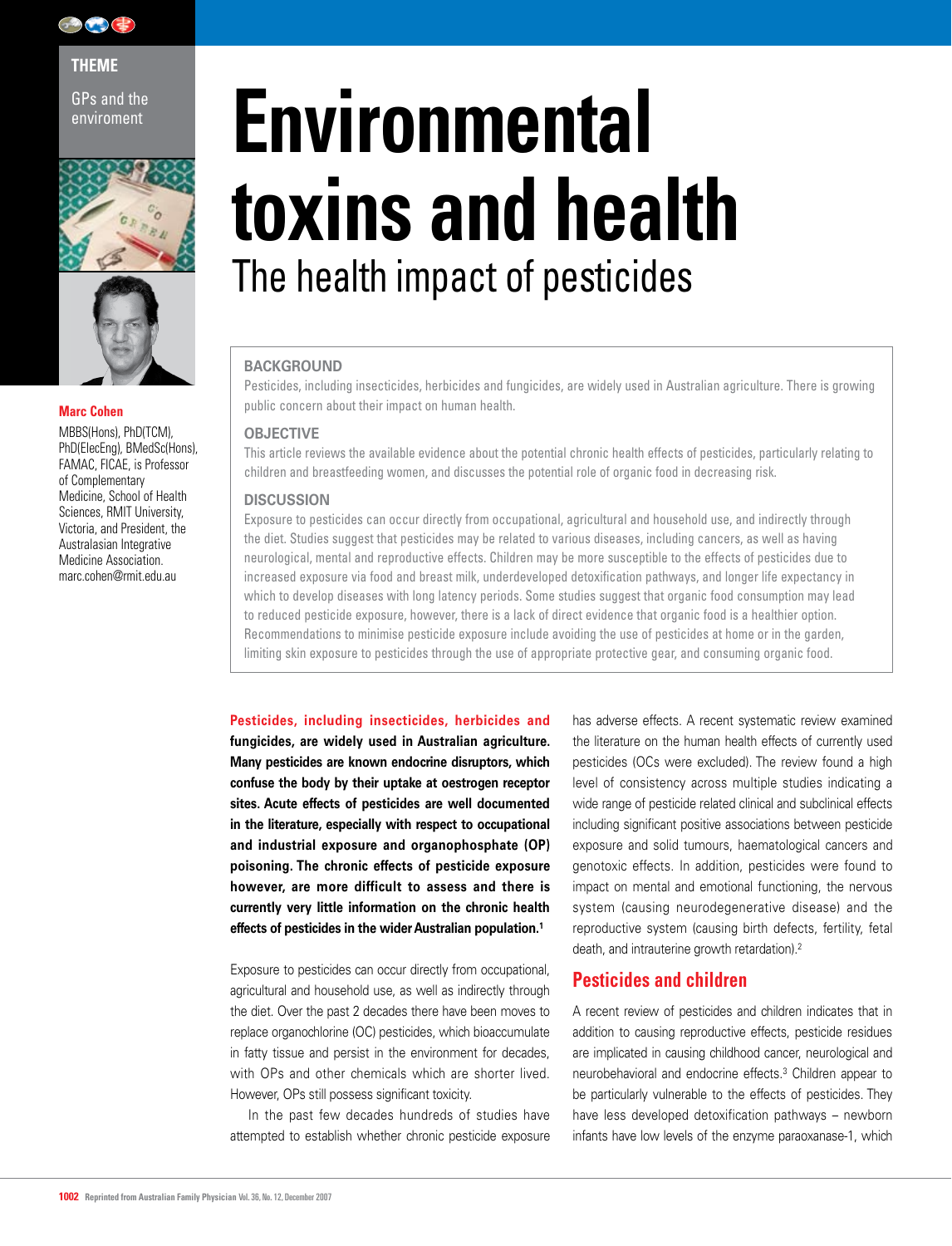detoxifies OP pesticides.4 Children also have a longer life expectancy, permitting greater time in which to develop diseases with long latency periods.2 These factors led to the 1996 revision of the USA *Federal Fungicide, Insecticide and Rodenticide Act* to include an additional 10-fold margin of safety for exposure to pesticide chemical residues in infants and children.<sup>5</sup> However, children may be at greater risk of pesticide exposure as they eat and drink more per kilogram of body weight than adults and their diets are often rich in foods such as fresh fruit, vegetables and juices, which contain higher levels of pesticides. Children's exposure to pesticides may also be increased through the ingestion of breast milk.

#### **Breast milk**

Breast milk is high in fat and is an ideal fluid for use in monitoring human exposure to pesticides. Studies on breast milk pesticide residues have spanned virtually all parts of the world over several decades. However, most studies to date have focused on OCs and a small number of other persistent organic pollutants, despite indications that a wide range of other chemicals may also enter breast milk.

While current data suggests that the immunological, physiological, nutritional and psychological benefits of breastfeeding far outweigh any risk from contaminants,<sup>6</sup> it is clear that breast milk is commonly contaminated with high levels of pesticides. Serum concentrations of OC compounds have been found to be significantly higher (*p*<0.0001) in breastfed than in bottle fed infants.7 A 1995 Victorian survey found that OCs were detectable in nearly all breast milk samples and that infant's measured intake of some OCs from breast milk greatly exceeded the adult acceptable daily intake (ADI) level.8,9 Over the past few decades, however, levels of OCs, polyclorinated byphenyls (PCBs), and dioxins have declined in breast milk in countries where these chemicals have been banned or otherwise regulated.<sup>6</sup>

#### **Factors influencing pesticide residue in breast milk**

The level of pesticide residue in breast milk may be affected by a number of demographic, lifestyle and lactation factors including maternal age, parity, place of residence, smoking, diet, occupation, household chemical use, season, as well as direct lactation factors such as length of previous lactation, duration of breastfeeding, time of feeding, timing within a feed, volume of milk and milk fat content. While the relative contribution of each of these factors toward breast milk pesticide residue is unclear, diet is certainly a major factor.

The dietary exposure of the Australian population to pesticides and other food contaminants is estimated every 2 years via the Australia Total Diet Survey conducted by Food Standards Australia New Zealand (FSANZ). The 2003 survey concluded that pesticide residues and contaminants found in Australian food sources is very low and within acceptable safety limits.<sup>10</sup> However, while safety assessments are made for all pesticides it is not possible to assess the risk associated with the numerous mixtures of compounds consumers are typically exposed to, and enhanced toxicity of combined compounds has been observed.11–14

There is little research on how the effects of particular diets or dietary interventions may impact on pesticide ingestion and exposure. There are suggestions that a vegetarian diet confers a reduced pesticide exposure with OC residues reported to be lower in vegetarians.15 Vegetarian mothers have been reported to have lower levels of dioxin in their breast milk compared to women who eat a diet rich in meat.16 Similarly, women who had low meat consumption and high vegetable and fruit intake for at least 3 years were found to have reduced OC residues.17 While short term dietary measures have been found to be ineffective in reducing dioxin concentrations in human milk,18 no studies have compared the influence of different diets, such as vegan, vegetarian, omnivorous, or organic, on breast milk pesticide residues.

# **The organic food industry**

The widespread and growing public concern over the use of pesticides and the desire to minimise exposure is evidenced by the growth of the organic food industry, which in Australia, has been growing 25% per year with a current estimated value of over \$300 million. While organic agriculture does not use synthetic fertilisers or pesticides, it is not necessarily pesticide free as pesticides are present in rain water and soils and may drift through the air from conventional crops some distance away. In Victoria however, the 'clean' status of organic produce was recently confirmed by a rigorous chemical monitoring survey conducted by the Department of Primary Industries which found that more than 99% of tested produce detected no chemical residues at all, and all produce tested met the maximum residue limits set by FSANZ.19

#### **Is organic food healthier?**

The growth of the organic food industry is based on the belief that the consumption of foods produced without synthetic chemicals confers health benefits. Consumer surveys consistently report that perceived health benefits is a major factor in the decision of consumers to purchase organic food.20–22 While studies demonstrating improved sperm quality in men who consumed organic compared to conventional food provide indirect evidence that organic foods may have health benefits,<sup>23,24</sup> there is a lack of direct